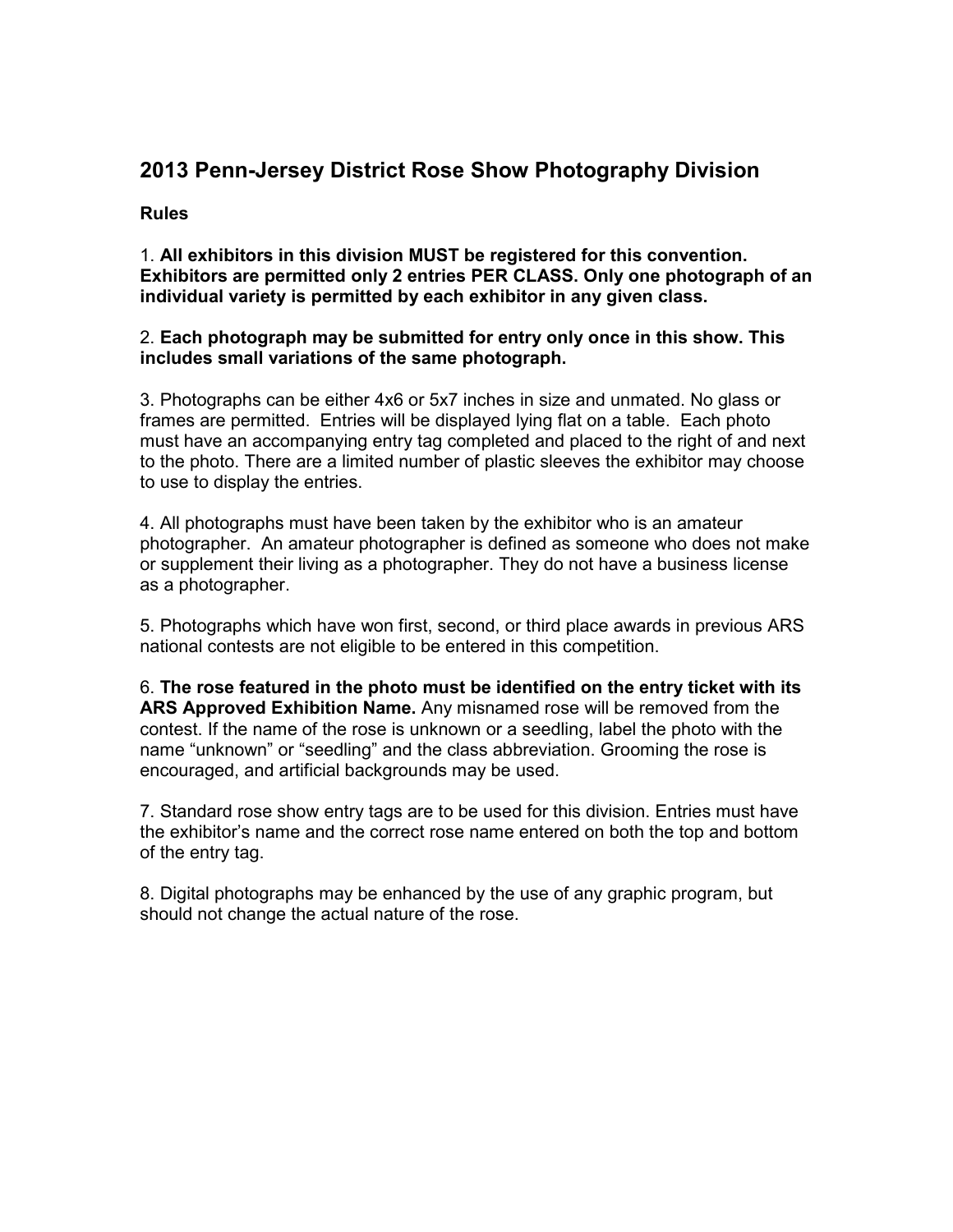# **Classes:**

### **CLASS 1: ONE BLOOM**

A photo of one (1) specimen per stem of a hybrid tea, grandiflora, floribunda, miniature, or miniflora, at exhibition stage without side buds. Specimens classified as singles and semi-doubles **ARE** included in this class. **Eligible for ARS Award of Merit Certificate and Rosemania Gift Certificate.**

## **CLASS 2: ONE BLOOM**

A photo of one (1) one-bloom-per-stem climber, shrub, or OGR at exhibition stage, with or without side buds. **Eligible for ARS Award of Merit Certificate and Rosemania Gift Certificate.**

## **CLASS 3: ROSE SPRAY**

A photo of one (1) spray, (any classification of rose), two or more blooms – side buds are permitted. Please note that collections are not included in this category. **Eligible for ARS Award of Merit Certificate and Rosemania Gift Certificate.**

### **CLASS 4: OPEN BLOOM**

A photo of one (1) specimen of any variety rose bloom without side buds, at the open stage with fresh stamens showing. Specimens classified as single and semidoubles varieties are **NOT** permitted. **Eligible for ARS Award of Merit Certificate and Rosemania Gift Certificate.**

### **CLASS 5: ROSE GARDEN**

A photo of any rose garden with roses HOWEVER, roses should be the dominate feature of the photograph. Arbors and garden ornaments are permitted in the garden photo. **Eligible for ARS Award of Merit Certificate and Rosemania Gift Certificate.**

### **CLASS 6: ROSE SOCIETY ACTIVITY**

A photo of any rose society activity. Indicate society and name of event in the society activity photo on a 3x5 card to be shown with entry. **Eligible for ARS Award of Merit Certificate and Rosemania Gift Certificate.**

### **CLASS 7: ROSE ART**

A photo having altered reality, design, form, or components of a rose, rose plant, or any portion thereof. **Eligible for ARS Award of Merit Certificate and Rosemania Gift Certificate.**